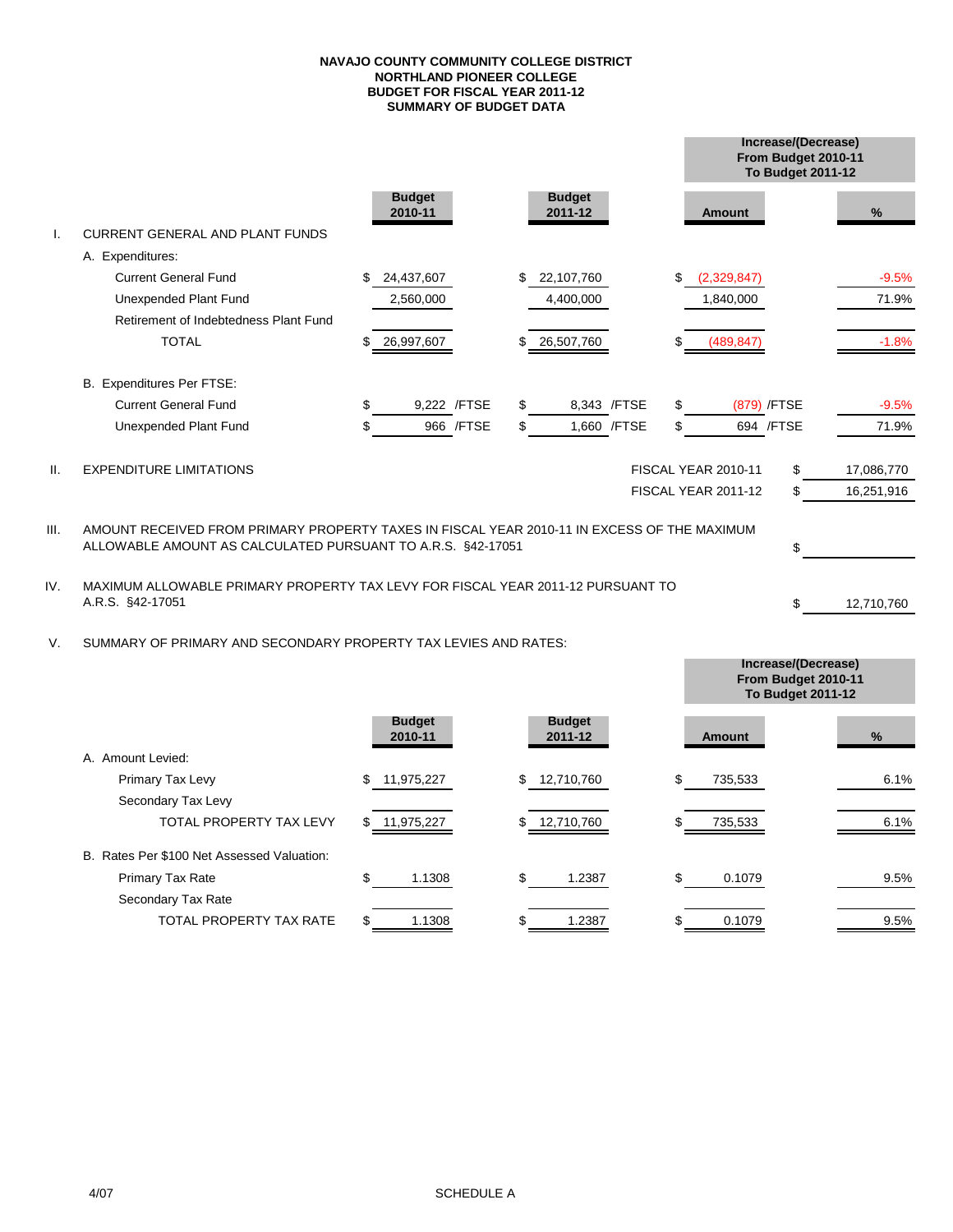#### **NAVAJO COUNTY COMMUNITY COLLEGE DISTRICT NORTHLAND PIONEER COLLEGE BUDGET FOR FISCAL YEAR 2011-12 CURRENT GENERAL FUND - REVENUES AND OTHER ADDITIONS**

|                                                   |                                              |                          |                          | From Budget 2010-11<br><b>To Budget 2011-12</b> |           |
|---------------------------------------------------|----------------------------------------------|--------------------------|--------------------------|-------------------------------------------------|-----------|
| <b>REVENUES AND OTHER ADDITIONS BY SOURCE</b>     | <b>Estimated</b><br><b>Actual</b><br>2010-11 | <b>Budget</b><br>2010-11 | <b>Budget</b><br>2011-12 | <b>Amount</b>                                   | $\%$      |
| <b>PROPERTY TAXES</b>                             |                                              |                          |                          |                                                 |           |
| Primary Tax Levy<br>Secondary Tax Levy - Override | \$<br>11,938,000                             | \$<br>11,975,227         | 12,710,760<br>\$.        | 735,533<br>\$                                   | 6.1%      |
| Subtotal                                          | 11,938,000                                   | \$<br>11,975,227         | 12,710,760               | 735,533                                         | 6.1%      |
| <b>STATE APPROPRIATIONS</b>                       |                                              |                          |                          |                                                 |           |
| Maintenance Support                               | 3,590,000                                    | 3,590,000                | 1,720,000                | (1,870,000)                                     | $-52.1%$  |
| <b>Equalization Aid</b>                           | 6,624,000                                    | 6,624,000                | 6,452,000                | (172,000)                                       | $-2.6%$   |
| Subtotal                                          | 10,214,000                                   | 10,214,000               | 8,172,000                | (2.042.000)                                     | $-20.0%$  |
| GIFTS, GRANTS, AND CONTRACTS                      |                                              |                          |                          |                                                 |           |
| Government Grants and Contracts                   | 1,350,000                                    | 750,000                  | 1,350,000                | 600,000                                         | 80.0%     |
| <b>Indirect Costs Recovered</b>                   |                                              |                          |                          |                                                 |           |
| Private Gifts, Grants, and Contracts              |                                              |                          |                          |                                                 |           |
| Subtotal                                          | 1,350,000                                    | 750,000                  | 1,350,000                | 600,000                                         | 80.0%     |
| TUITION, REGISTRATION, AND STUDENT FEES           |                                              |                          |                          |                                                 |           |
| <b>General Tuition</b>                            | 3,100,000                                    | 3,205,000                | 3,400,000                | 195,000                                         | 6.1%      |
| <b>Out-of-District Tuition</b>                    |                                              | 600,000                  |                          | (600,000)                                       | $-100.0%$ |
| Out-of-State Tuition                              | 100,000                                      | 120,000                  | 100,000                  | (20,000)                                        | $-16.7%$  |
| <b>Student Fees</b>                               | 925,000                                      | 710,000                  | 700,000                  | (10,000)                                        | $-1.4%$   |
| Tuition and Fee Remissions or Waivers             |                                              |                          |                          |                                                 |           |
| Subtotal                                          | 4,125,000                                    | 4,635,000                | 4,200,000                | (435,000)                                       | $-9.4%$   |
| <b>OTHER SOURCES</b>                              |                                              |                          |                          |                                                 |           |
| Investment Income                                 | 100,000                                      | 100,000                  | 125,000                  | 25.000                                          | 25.0%     |
| Other                                             | 200,000                                      | 63,380                   | 100,000                  | 36,620                                          | 57.8%     |
| Subtotal                                          | 300,000                                      | 163,380                  | 225,000                  | 61,620                                          | 37.7%     |
| <b>Total Revenues and Other Additions</b>         | 27,927,000                                   | \$<br>27,737,607         | 26,657,760               | (1,079,847)                                     | $-3.9%$   |
| UNRESTRICTED GENERAL FUND BALANCE                 |                                              |                          |                          |                                                 |           |
| AT JULY 1, APPLIED TO BUDGET                      | \$                                           |                          |                          |                                                 |           |
| <b>TRANSFERS IN/(OUT)</b>                         |                                              |                          |                          |                                                 |           |
| Transfer Out - Primary Tax Levy                   |                                              |                          |                          |                                                 |           |
| - Unexpended Plant Fund                           | (2,250,000)                                  | (2,550,000)              | (3,800,000)              | (1,250,000)                                     | 49.0%     |
| <b>Auxililary/Current Restricted</b>              | (500.000)                                    | (750.000)                | (750.000)                |                                                 |           |
| <b>TOTAL AMOUNT AVAILABLE FOR EXPENDITURES</b>    | 25,177,000<br>\$                             | 24,437,607<br>\$.        | 22,107,760<br>\$         | (2,329,847)<br>\$                               | $-9.5%$   |
|                                                   |                                              |                          |                          |                                                 |           |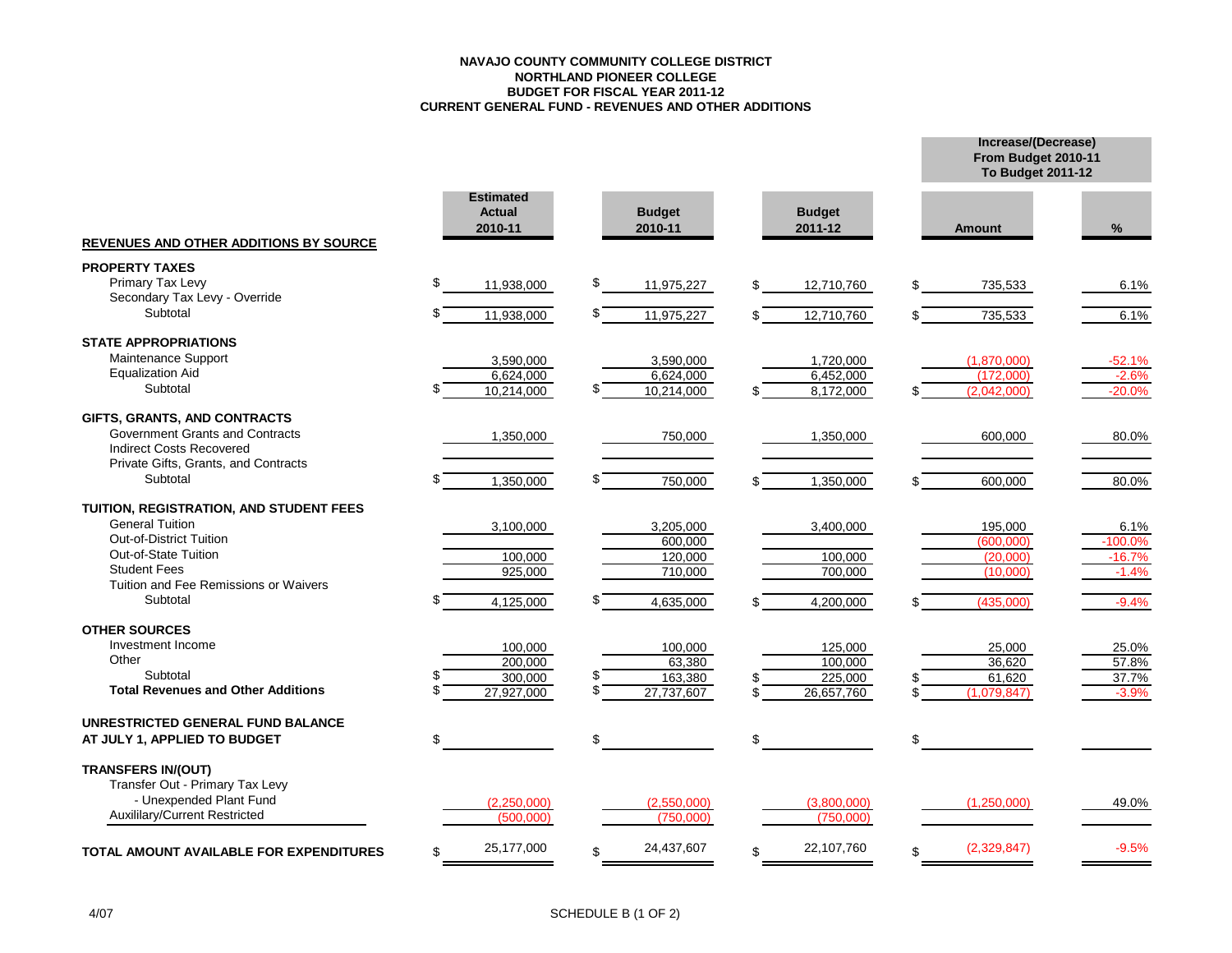#### **NAVAJO COUNTY COMMUNITY COLLEGE DISTRICT NORTHLAND PIONEER COLLEGE BUDGET FOR FISCAL YEAR 2011-12 PLANT FUNDS - REVENUES AND OTHER ADDITIONS**

**Increase/(Decrease)**

**To Budget 2011-12**

**From Budget 2010-11**

|                                                                                                                                                                                            | <b>Estimated</b><br><b>Actual</b><br>2010-11 | <b>Budget</b><br>2010-11 | <b>Budget</b><br>2011-12 | <b>Amount</b>   | %         |
|--------------------------------------------------------------------------------------------------------------------------------------------------------------------------------------------|----------------------------------------------|--------------------------|--------------------------|-----------------|-----------|
| <b>REVENUES AND OTHER ADDITIONS BY SOURCE</b>                                                                                                                                              |                                              |                          |                          |                 |           |
| <b>UNEXPENDED PLANT FUND</b><br>State Appropriations: Capital Support (_____ FTSE @ \$<br>each)<br>Investment Income<br>Proceeds from Sale of Bonds<br><b>Other Revenues and Additions</b> | \$                                           | 10.000                   | \$                       | (10,000)        | $-100.0%$ |
| <b>Total Revenues and Other Additions</b>                                                                                                                                                  |                                              | 10,000                   |                          | (10,000)        | $-100.0%$ |
| RESTRICTED FUND BALANCE AT JULY 1                                                                                                                                                          |                                              | 975,000                  | 600,000                  | (375,000)       | $-38.5%$  |
| TRANSFERS IN/(OUT)<br>Transfer In - Primary Tax Levy - Current General Fund                                                                                                                | 2,250,000                                    | 2,550,000                | 3,800,000                | 1,250,000       | 49.0%     |
| Less: Amounts accumulated for future capital acquisitions                                                                                                                                  | (1,000,000)                                  | (975,000)                |                          | 975,000         | $-100.0%$ |
| TOTAL AMOUNT AVAILABLE FOR EXPENDITURES -<br><b>UNEXPENDED PLANT FUND</b>                                                                                                                  | 1,250,000                                    | 2,560,000                | \$<br>4,400,000          | \$<br>1,840,000 | 71.9%     |
| <b>RETIREMENT OF INDEBTEDNESS PLANT FUND</b><br>Sources for payment of principal and interest<br>on general obligation bonds<br>Secondary Tax Levy<br>Other (Identify)                     |                                              |                          |                          |                 |           |
| <b>Total Revenues and Other Additions</b>                                                                                                                                                  |                                              |                          | \$                       |                 |           |
| FUND BALANCE AT JULY 1 RESTRICTED FOR RETIREMENT<br>OF GENERAL OBLIGATION BONDS                                                                                                            |                                              |                          |                          |                 |           |
| TRANSFERS IN/(OUT)                                                                                                                                                                         |                                              |                          |                          |                 |           |
|                                                                                                                                                                                            |                                              |                          |                          |                 |           |
| Less: Amounts restricted for future debt service requirements                                                                                                                              |                                              |                          |                          |                 |           |
| TOTAL AMOUNT AVAILABLE FOR RETIREMENT<br>OF GENERAL OBLIGATION BONDS                                                                                                                       | \$                                           | \$                       | \$                       | \$              |           |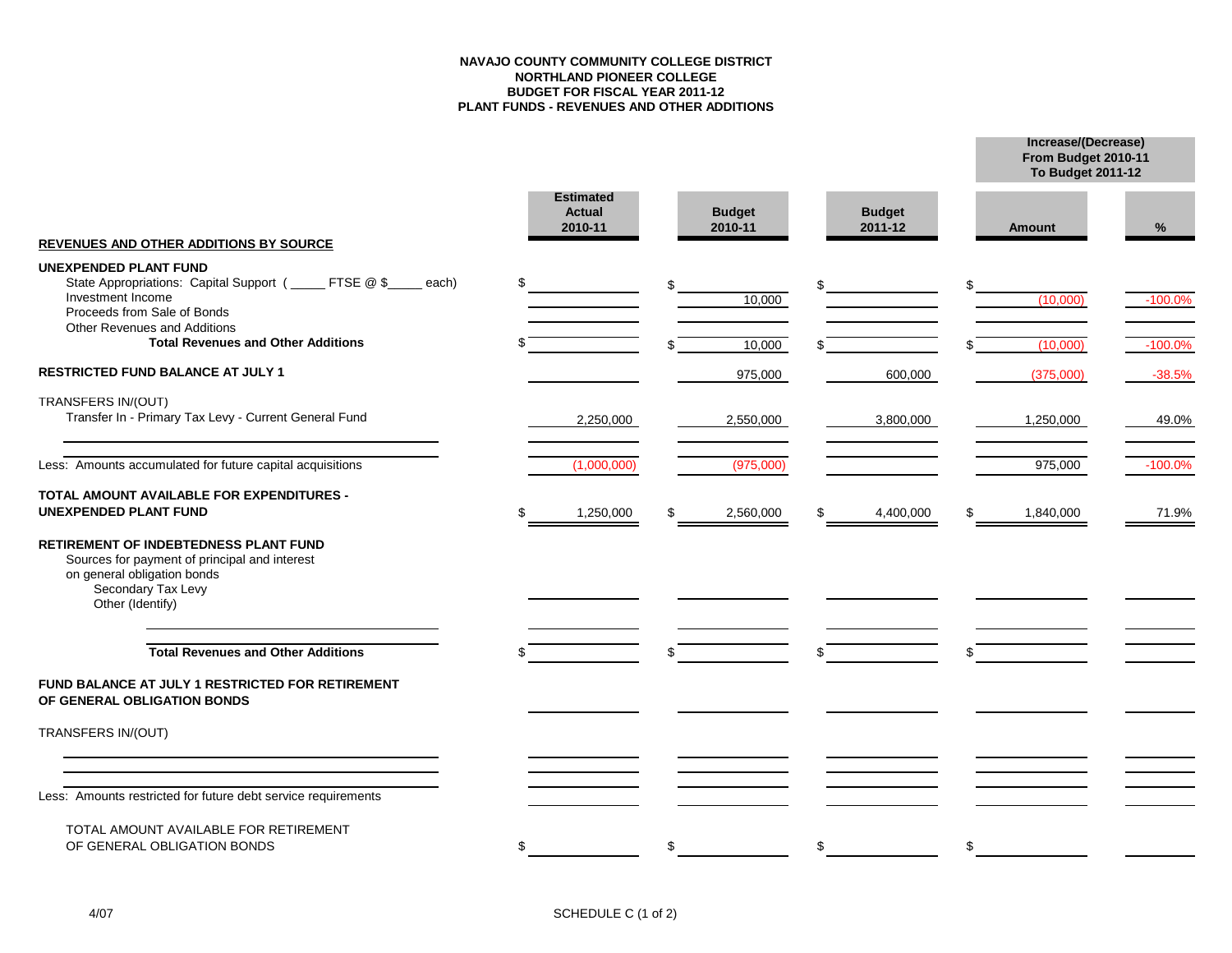### **NAVAJO COUNTY COMMUNITY COLLEGE DISTRICT NORTHLAND PIONEER COLLEGE BUDGET FOR FISCAL YEAR 2011-12 PLANT FUNDS - REVENUES AND OTHER ADDITIONS**

**Increase/(Decrease)**

**From Budget 2010-11**

|                                                                                   |                                              |                          |                          | To Budget 2011-12 |   |  |
|-----------------------------------------------------------------------------------|----------------------------------------------|--------------------------|--------------------------|-------------------|---|--|
| Sources for payment of principal and interest on revenue bonds (Identify)         | <b>Estimated</b><br><b>Actual</b><br>2010-11 | <b>Budget</b><br>2010-11 | <b>Budget</b><br>2011-12 | Amount            | % |  |
| <b>Total Revenues and Other Additions</b>                                         |                                              |                          | \$                       |                   |   |  |
| FUND BALANCE AT JULY 1 RESTRICTED<br>FOR RETIREMENT OF REVENUE BONDS              |                                              |                          |                          |                   |   |  |
| TRANSFERS IN/(OUT)<br><b>Current General Fund</b>                                 |                                              |                          |                          |                   |   |  |
| Less: Amounts restricted for future debt service requirements                     |                                              |                          |                          |                   |   |  |
| TOTAL AMOUNT AVAILABLE FOR RETIREMENT<br>OF REVENUE BONDS                         | \$                                           | \$                       | \$                       | \$                |   |  |
| Sources for payment of principal and interest on other long-term debt (Identify)  |                                              |                          |                          |                   |   |  |
| <b>Total Revenues and Other Additions</b>                                         |                                              |                          | \$                       |                   |   |  |
| FUND BALANCE AT JULY 1 RESTRICTED<br>FOR RETIREMENT OF OTHER LONG-TERM DEBT       |                                              |                          |                          |                   |   |  |
| TRANSFERS IN/(OUT)                                                                |                                              |                          |                          |                   |   |  |
| Less: Amounts restricted for future debt service requirements                     |                                              |                          |                          |                   |   |  |
| TOTAL AMOUNT AVAILABLE FOR RETIREMENT<br>OF OTHER LONG-TERM DEBT                  |                                              |                          | \$                       | \$.               |   |  |
| TOTAL AMOUNT AVAILABLE FOR EXPENDITURES-<br>RETIREMENT OF INDEBTEDNESS PLANT FUND | \$                                           |                          | \$                       | \$                |   |  |
|                                                                                   |                                              |                          |                          |                   |   |  |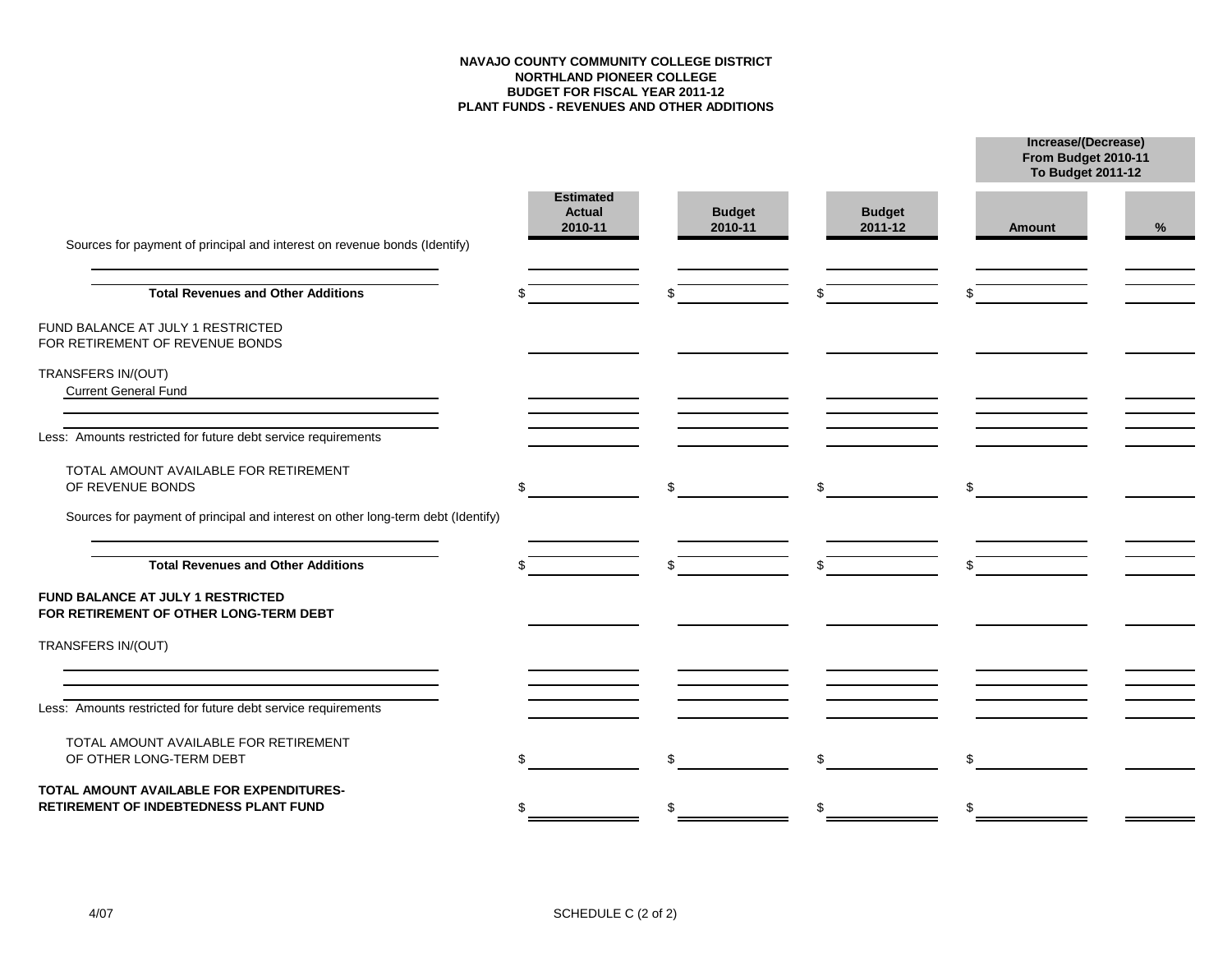#### **NAVAJO COUNTY COMMUNITY COLLEGE DISTRICT NORTHLAND PIONEER COLLEGE BUDGET FOR FISCAL YEAR 2011-12 CURRENT GENERAL FUND AND PLANT FUNDS - EXPENDITURES AND OTHER DEDUCTIONS**

**Increase/(Decrease) From Budget 2010-11**

|                                                                                 |     |                                              |    |                          |     |                          | <b>To Budget 2011-12</b> |          |
|---------------------------------------------------------------------------------|-----|----------------------------------------------|----|--------------------------|-----|--------------------------|--------------------------|----------|
|                                                                                 |     | <b>Estimated</b><br><b>Actual</b><br>2010-11 |    | <b>Budget</b><br>2010-11 |     | <b>Budget</b><br>2011-12 | <b>Amount</b>            | %        |
| <b>CURRENT GENERAL FUND</b>                                                     |     |                                              |    |                          |     |                          |                          |          |
| Instruction                                                                     | ደ   | 8,600,000                                    |    | 9,600,000                |     | 8,026,000                | (1,574,000)              | $-16.4%$ |
| <b>Public Service</b>                                                           |     |                                              |    |                          |     |                          |                          |          |
| Academic Support                                                                |     | 1,100,000                                    |    | 1,100,000                |     | 1,659,000                | 559,000                  | 50.8%    |
| <b>Student Services</b>                                                         |     | 1,600,000                                    |    | 1,800,000                |     | 1,377,000                | (423,000)                | $-23.5%$ |
| Institutional Support (Administration)                                          |     | 6.600.000                                    |    | 7.500.000                |     | 7,069,000                | (431.000)                | $-5.7%$  |
| Operation and Maintenance of Plant                                              |     | 2,000,000                                    |    | 2,150,000                |     | 1,756,000                | (394,000)                | $-18.3%$ |
| Scholarships                                                                    |     | 280,000                                      |    | 350,000                  |     | 283,000                  | (67,000)                 | $-19.1%$ |
| Contingency                                                                     |     |                                              |    | 1,937,607                |     | 1,937,760                | 153                      | 0.0%     |
| TOTAL EXPENDITURES AND OTHER DEDUCTIONS                                         |     |                                              |    |                          |     |                          |                          |          |
| OF CURRENT GENERAL FUND                                                         | \$  | 20,180,000                                   | £. | 24,437,607               | \$. | 22,107,760               | \$<br>(2,329,847)        | $-9.5%$  |
| <b>PLANT FUNDS:</b><br><b>UNEXPENDED PLANT FUND</b>                             |     |                                              |    |                          |     |                          |                          |          |
| Land                                                                            |     |                                              |    |                          |     |                          |                          |          |
| <b>Buildings</b>                                                                |     | 400,000                                      |    | 990,000                  |     | 1,480,000                | 490,000                  | 49.5%    |
| Improvements Other Than Buildings                                               |     | 150,000                                      |    | 415,000                  |     | 500,000                  | 85,000                   | 20.5%    |
| Equipment                                                                       |     | 240,000                                      |    | 750,000                  |     | 2,000,000                | 1,250,000                | 166.7%   |
| <b>Library Books</b>                                                            |     | 50,000                                       |    | 50,000                   |     | 50,000                   |                          |          |
| Museum and Art Collections                                                      |     |                                              |    |                          |     |                          |                          |          |
| <b>Construction in Progress</b>                                                 |     |                                              |    |                          |     |                          |                          |          |
| Contingency                                                                     |     |                                              |    |                          |     |                          |                          |          |
| Retirement of Indebtedness - Capital Leases and Installment Purchases           |     | 410,000                                      |    | 355,000                  |     | 370,000                  | 15,000                   | 4.2%     |
| Interest on Indebtedness - Capital Leases and Installment Purchases             |     |                                              |    |                          |     |                          |                          |          |
| TOTAL EXPENDITURES AND OTHER DEDUCTIONS                                         |     |                                              |    |                          |     |                          |                          |          |
| OF UNEXPENDED PLANT FUND                                                        | \$  | 1,250,000                                    | \$ | 2,560,000                | \$  | 4,400,000                | \$<br>1,840,000          | 71.9%    |
| RETIREMENT OF INDEBTEDNESS PLANT FUND                                           |     |                                              |    |                          |     |                          |                          |          |
| Retirement of Indebtedness - General Obligation Bonds                           | \$. |                                              |    |                          |     |                          |                          |          |
| Interest on Indebtedness - General Obligation Bonds                             |     |                                              |    |                          |     |                          |                          |          |
| Retirement of Indebtedness - Revenue Bonds                                      |     |                                              |    |                          |     |                          |                          |          |
| Interest on Indebtedness - Revenue Bonds                                        |     |                                              |    |                          |     |                          |                          |          |
| Retirement of Indebtedness - Other Long-Term Debt                               |     |                                              |    |                          |     |                          |                          |          |
| Interest on Indebtedness - Other Long-Term Debt<br>Other-Property Tax Judgement |     |                                              |    |                          |     |                          |                          |          |
| TOTAL EXPENDITURES AND OTHER DEDUCTIONS OF RETIREMENT                           |     |                                              |    |                          |     |                          |                          |          |
| OF INDEBTEDNESS PLANT FUND                                                      | \$  |                                              |    |                          |     |                          | \$                       |          |
|                                                                                 |     |                                              |    |                          |     |                          |                          |          |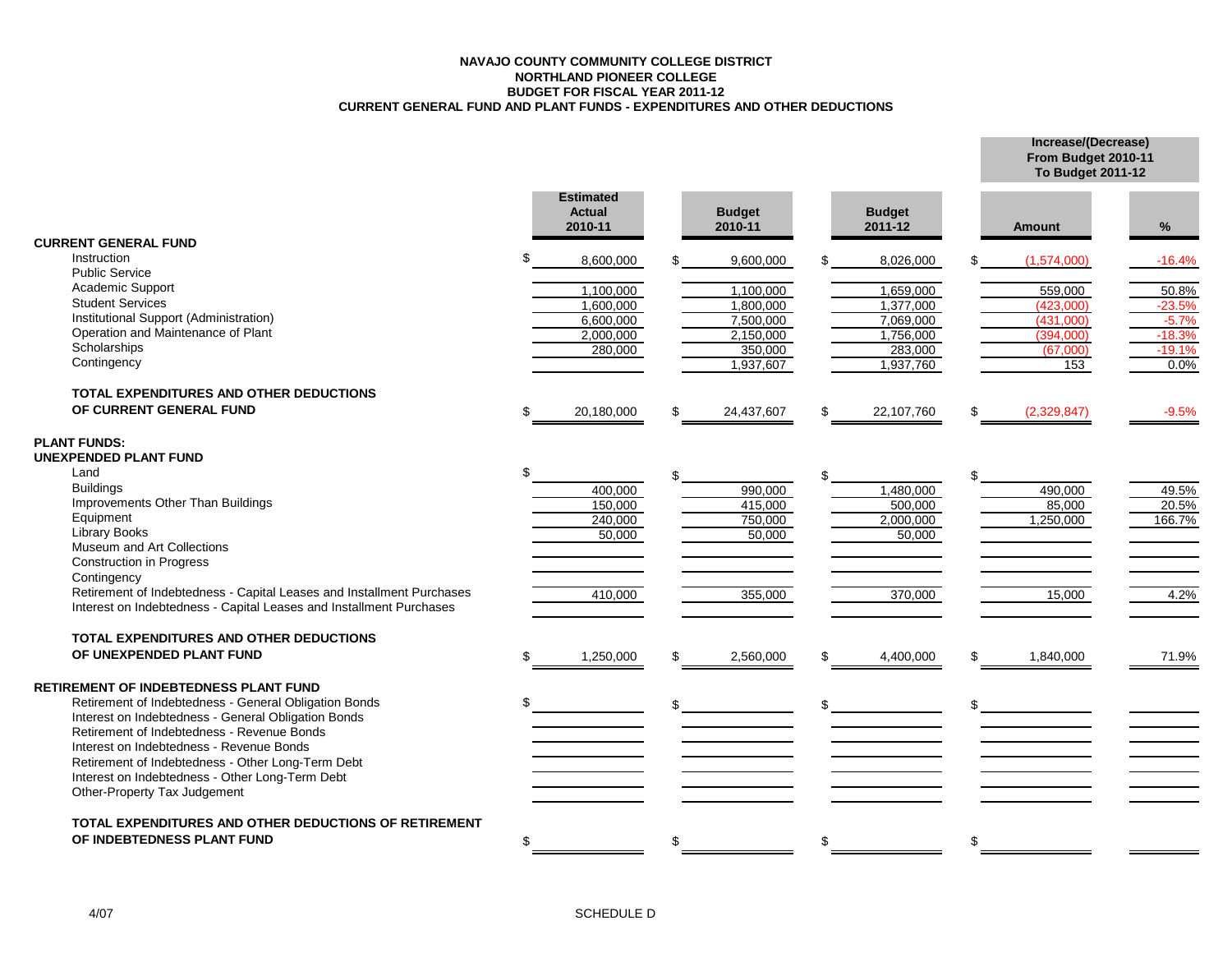#### **CURRENT AUXILIARY ENTERPRISES FUND - REVENUES AND OTHER ADDITIONS BUDGET FOR FISCAL YEAR 2011-12 NORTHLAND PIONEER COLLEGE NAVAJO COUNTY COMMUNITY COLLEGE DISTRICT**

**Increase/(Decrease) From Budget 2010-11**

|                                                                                                                                            |     |                                              |    |                          |                          |     | <b>To Budget 2011-12</b> |                 |
|--------------------------------------------------------------------------------------------------------------------------------------------|-----|----------------------------------------------|----|--------------------------|--------------------------|-----|--------------------------|-----------------|
| <b>REVENUES AND OTHER ADDITIONS BY SOURCE</b>                                                                                              |     | <b>Estimated</b><br><b>Actual</b><br>2010-11 |    | <b>Budget</b><br>2010-11 | <b>Budget</b><br>2011-12 |     | <b>Amount</b>            | %               |
| <b>TUITION AND STUDENT FEES</b><br><b>General Tuition</b><br>Out-of-District Tuition<br>Out-of-State Tuition<br><b>Student Fees</b>        | \$  |                                              | \$ |                          | \$                       | \$  |                          |                 |
| Tuition and Fee Remissions or Waivers<br>Subtotal                                                                                          |     |                                              |    |                          |                          | \$  |                          |                 |
| <b>SALES AND SERVICES</b><br><b>Bookstore Sales</b><br><b>Food Services Sales</b><br><b>Dormitory Rentals</b><br>Intercollegiate Athletics |     | 125,000                                      |    | 150,000                  | 150,000                  |     |                          |                 |
| Parking Fees or Permits<br>Other Sales and Services<br>Subtotal                                                                            |     | 225,000<br>350,000                           |    | 70,000<br>220,000        | 225,000<br>375,000       |     | 155,000<br>155,000       | 221.4%<br>70.5% |
| <b>OTHER REVENUES AND ADDITIONS</b><br>Investment Income<br>Other (Identify)                                                               |     |                                              |    |                          |                          |     |                          |                 |
| Subtotal                                                                                                                                   |     |                                              | ደ  |                          | \$                       | \$. |                          |                 |
| <b>Total Revenues and Other Additions</b>                                                                                                  | \$. | 350,000                                      | \$ | 220,000                  | \$<br>375,000            | \$  | 155,000                  | 70.5%           |
| <b>UNRESTRICTED FUND BALANCE AT JULY 1</b>                                                                                                 |     |                                              |    |                          |                          |     |                          |                 |
| <b>TRANSFERS IN/(OUT)</b><br><b>Current General Fund</b>                                                                                   |     |                                              |    | 350,000                  | 150,000                  |     | (200,000)                | $-57.1%$        |
| TOTAL AMOUNT AVAILABLE FOR EXPENDITURES                                                                                                    | \$  | 350,000                                      | \$ | 570,000                  | \$<br>525,000            | \$  | (45,000)                 | $-7.9%$         |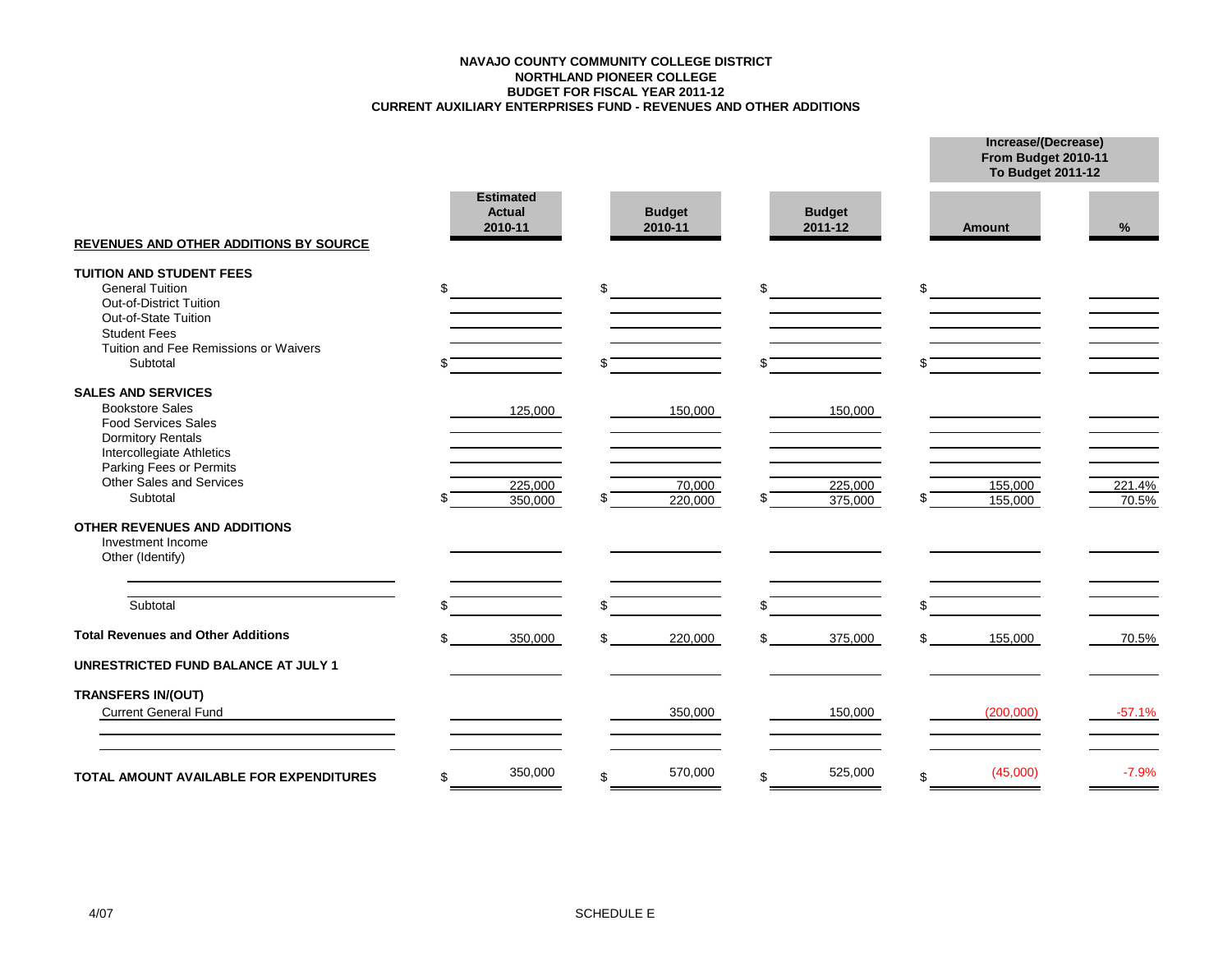#### **NAVAJO COUNTY COMMUNITY COLLEGE DISTRICT NORTHLAND PIONEER COLLEGE BUDGET FOR FISCAL YEAR 2011-12 CURRENT RESTRICTED FUND - REVENUES AND OTHER ADDITIONS**

|                                               |    |                                              |                          |    |                          | From Budget 2010-11<br><b>To Budget 2011-12</b> |          |
|-----------------------------------------------|----|----------------------------------------------|--------------------------|----|--------------------------|-------------------------------------------------|----------|
|                                               |    | <b>Estimated</b><br><b>Actual</b><br>2010-11 | <b>Budget</b><br>2010-11 |    | <b>Budget</b><br>2011-12 | <b>Amount</b>                                   | %        |
| <b>REVENUES AND OTHER ADDITIONS BY SOURCE</b> |    |                                              |                          |    |                          |                                                 |          |
| GIFTS, GRANTS, AND CONTRACTS                  |    |                                              |                          |    |                          |                                                 |          |
| <b>Federal Grants and Contracts</b>           | \$ | 4,450,000                                    | \$<br>4,000,000          | \$ | 4,200,000                | \$<br>200,000                                   | 5.0%     |
| <b>State Grants and Contracts</b>             |    | 180,000                                      | 600,000                  |    | 200,000                  | (400,000)                                       | $-66.7%$ |
| <b>Local Grants and Contracts</b>             |    |                                              |                          |    |                          |                                                 |          |
| Private Gifts, Grants, and Contracts          |    | 400,000                                      | 550,000                  |    | 400,000                  | (150,000)                                       | $-27.3%$ |
| Subtotal                                      | S  | 5,030,000                                    | \$<br>5,150,000          |    | 4,800,000                | \$<br>(350,000)                                 | $-6.8%$  |
| OTHER REVENUES AND ADDITIONS                  |    |                                              |                          |    |                          |                                                 |          |
| Investment Income                             |    |                                              |                          |    |                          |                                                 |          |
| <b>State Shared Sales Tax</b>                 |    | 400,000                                      |                          |    | 400,000                  | 400,000                                         |          |
| Other (Identify)                              |    |                                              |                          |    |                          |                                                 |          |
| Subtotal                                      |    | 400,000                                      | \$                       | \$ | 400,000                  | \$<br>400,000                                   |          |
| <b>Total Revenues and Other Additions</b>     | \$ | 5,430,000                                    | \$<br>5,150,000          | \$ | 5,200,000                | \$<br>50,000                                    | 1.0%     |
| <b>RESTRICTED FUND BALANCE AT JULY 1</b>      |    |                                              |                          |    |                          |                                                 |          |
| <b>TRANSFERS IN/(OUT)</b>                     |    |                                              |                          |    |                          |                                                 |          |
| <b>General Fund</b>                           |    | 500,000                                      | 400,000                  |    | 600,000                  | 200,000                                         | 50.0%    |
| TOTAL AMOUNT AVAILABLE FOR EXPENDITURES       |    |                                              |                          |    |                          | 250,000                                         | 4.5%     |
|                                               | \$ | 5,930,000                                    | \$<br>5,550,000          | S  | 5,800,000                | \$                                              |          |